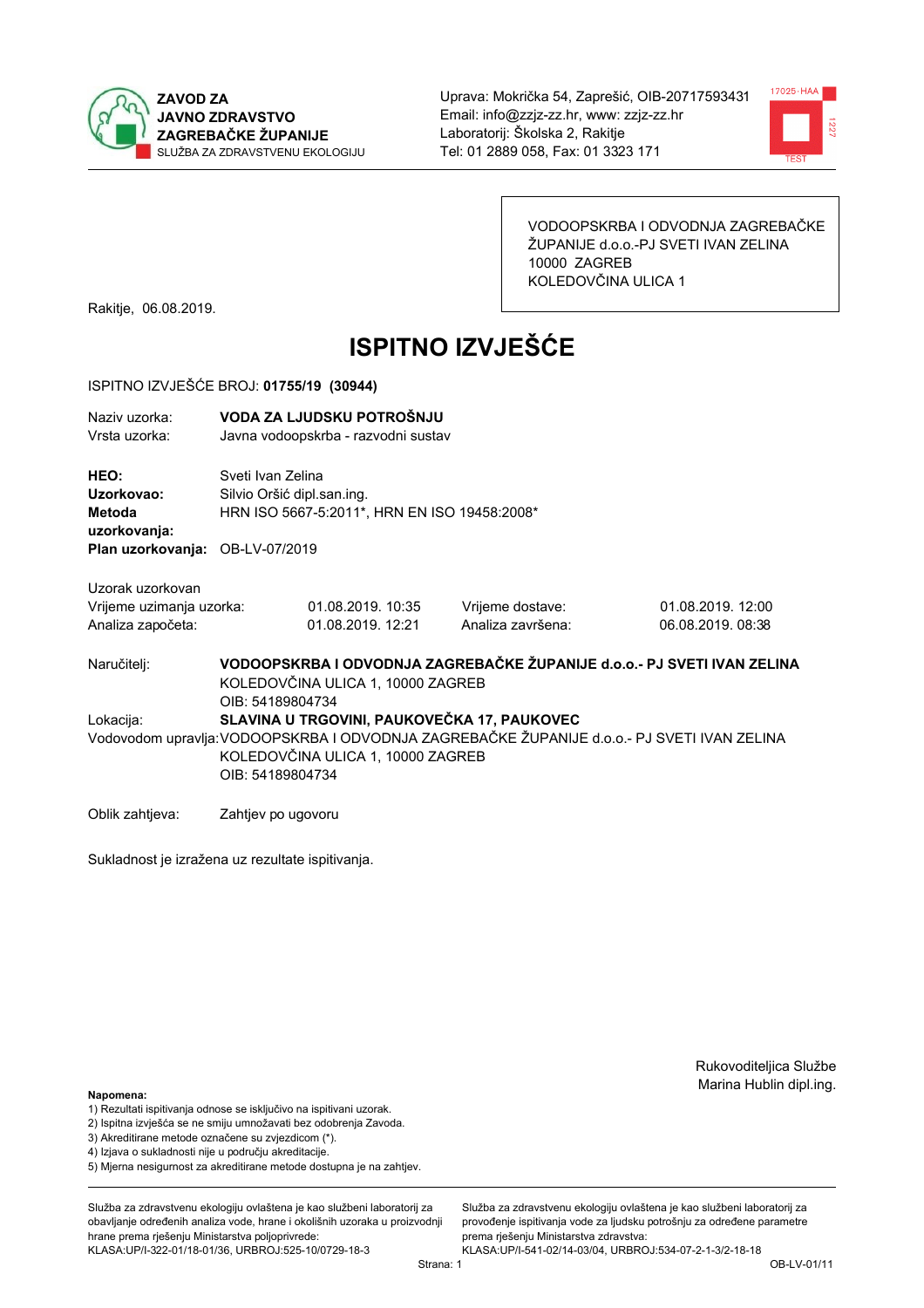## **REZULTATI ISPITIVANJA:**

Ispitno izviešće rezultat je elektroničke obrade podataka te je punovažeće bez žiga i potpisa

| Pokazatelj                | <b>Metoda</b>                           | <b>MJ</b>               | <b>Rezultatt</b> | MDK**         | <b>Sukladno</b> |
|---------------------------|-----------------------------------------|-------------------------|------------------|---------------|-----------------|
| Temperatura               | Standard Methods 21st Ed.<br>2005.2550B | $^{\circ}$ C            | 24,7             | 25            | DA              |
| Slobodni rezidualni klor  | HRN EN ISO 7393-2:2018                  | mg/L $Cl2$              | 0,06             | 0,5           | DA              |
| Boja                      | HRN EN ISO 7887:2012                    | mg/L Pt/Co skale        | < 5              | 20            | DA              |
| Mutnoća                   | HRN EN ISO 7027-1:2016*                 | NTU jedinica            | 0,90             | 4             | DA              |
| <b>Miris</b>              | HRN EN 1622:2008                        |                         | bez              | bez           | DA              |
| Okus                      | HRN EN 1622:2008                        |                         | bez              | bez           | DA              |
| pH                        | HRN EN ISO 10523:2012*                  | pH jedinica             | 7,6              | $6, 5 - 9, 5$ | DA              |
| Temp.pri određivanju pH   |                                         | $^{\circ}$ C            | 17,8             |               |                 |
| Elektrovodljivost         | HRN EN 27888:2008*                      | µScm-1 pri 20°C         | 432              | 2.500         | DA              |
| Utrošak KMnO <sub>4</sub> | HRN EN ISO 8467:2001                    | mg/L $O2$               | 0,8              | 5             | DA              |
| Kloridi                   | HRN EN ISO 10304-1:2009*                | mg/L CI                 | 3,7              | 250           | DA              |
| Nitriti                   | HRN EN ISO 10304-1:2009*                | mg/L $(NO2)$            | < 0.050          | 0,5           | DA              |
| Nitrati                   | HRN EN ISO 10304-1:2009*                | mg/L (NO <sub>3</sub> ) | 3,4              | 50            | DA              |
| Amonij                    | HRN ISO 7150-1:1998*                    | mg/L (NH                | < 0,05           | 0,5           | DA              |

trezultat izražen kao manje od (<) odnosi se na granicu kvantifikacije

\*\*maksimalno dozvoljena koncentracija

## Izjava o sukladnosti

Prema ispitanim parametrima uzorak vode JE SUKLADAN zahtievima članka 5. Zakona o vodi za ljudsku potrošnju (NN 56/2013, 64/2015, 104/2017, 115/2018) i priloga I Pravilnika o parametrima sukladnosti, metodama analize, monitoringu i planovima sigurnosti vode za ljudsku potrošnju te načinu vođenja registra pravnih osoba koje obavljaju djelatnost javne vodoopskrbe (NN 125/2017).

> Voditeljica Odsjeka Nikolina Ciban dipl.ing.

## Odsjek za mikrobiološka ispitivanja voda

## **REZULTATI ISPITIVANJA:**

Ispitno izvješće rezultat je elektroničke obrade podataka te je punovažeće bez žiga i potpisa

| Pokazatelj             | <b>Metoda</b>           | <b>MJ</b>   | <b>Rezultat</b> | <b>MDK**</b> | <b>Sukladno</b> |
|------------------------|-------------------------|-------------|-----------------|--------------|-----------------|
| Ukupni koliformi       | HRN EN ISO 9308-1:2014* | broj/100 mL |                 |              | DA              |
| Escherichia coli       | HRN EN ISO 9308-1:2014* | broj/100 mL | < 1             |              | DA              |
| Enterokoki             | HRN EN ISO 7899-2:2000* | broj/100 mL | < '             |              | DA              |
| Pseudomonas aeruginosa | HRN EN ISO 16266:2008*  | broj/100 mL | < 1             | 0            | DA              |
| Aerobne bakt -36 C/48h | HRN EN ISO 6222:2000*   | broj/1 mL   |                 | 100          | DA              |
| Aerobne bakt -22°C/72h | HRN EN ISO 6222:2000*   | broj/1 mL   | 31              | 100          | DA              |

\*\*maksimalno dozvoljena koncentracija

#### Izjava o sukladnosti

Prema ispitanim parametrima uzorak vode JE SUKLADAN zahtjevima članka 5. Zakona o vodi za ljudsku potrošnju (NN 56/2013, 64/2015, 104/2017, 115/2018) i priloga I Pravilnika o parametrima sukladnosti, metodama analize, monitoringu i planovima sigurnosti vode za ljudsku potrošnju te načinu vođenja registra pravnih osoba koje obavljaju djelatnost javne vodoopskrbe (NN 125/2017).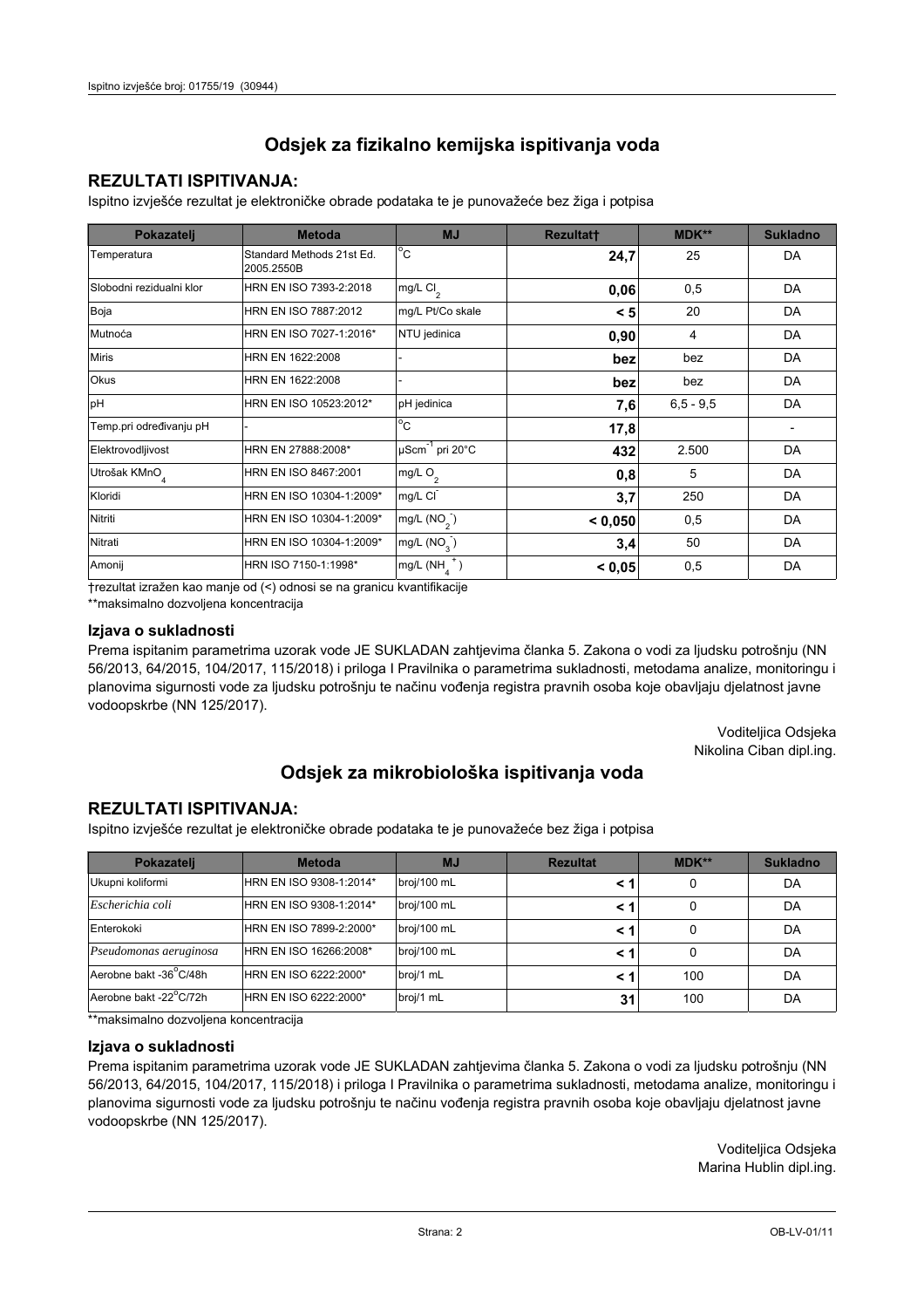



VODOOPSKRBA I ODVODNJA ZAGREBAČKE ŽUPANIJE d.o.o.-PJ SVETI IVAN ZELINA 10000 ZAGREB KOLEDOVČINA ULICA 1

Rakitje, 06.08.2019.

# **ISPITNO IZVJEŠĆE**

#### ISPITNO IZVJEŠĆE BROJ: 01754/19 (30943)

| Naziv uzorka: | VODA ZA LJUDSKU POTROŠNJU    |
|---------------|------------------------------|
| Vrsta uzorka: | Javna vodoopskrba - spremnik |

HEO: Sveti Ivan Zelina Uzorkovao: Silvio Oršić dipl.san.ing. Metoda HRN ISO 5667-5:2011\*, HRN EN ISO 19458:2008\* uzorkovanja: Plan uzorkovanja: OB-LV-07/2019

Uzorak uzorkovan

| Vrijeme uzimanja uzorka: | 01.08.2019. 10:10 | Vrijeme dostave:  | 01.08.2019. |
|--------------------------|-------------------|-------------------|-------------|
| Analiza započeta:        | 01.08.2019. 12:21 | Analiza završena: | 06.08.2019. |

Naručitelj:

Lokacija:

VODOOPSKRBA I ODVODNJA ZAGREBAČKE ŽUPANIJE d.o.o. - PJ SVETI IVAN ZELINA KOLEDOVČINA ULICA 1, 10000 ZAGREB OIB: 54189804734 **R HRNJANEC** Vodovodom upravlja: VODOOPSKRBA I ODVODNJA ZAGREBAČKE ŽUPANIJE d.o.o.- PJ SVETI IVAN ZELINA KOLEDOVČINA ULICA 1, 10000 ZAGREB

OIB: 54189804734

Oblik zahtjeva: Zahtjev po ugovoru

Sukladnost je izražena uz rezultate ispitivanja.

Rukovoditeljica Službe Marina Hublin dipl.ing.

 $12:00$  $08:37$ 

#### Napomena:

- 1) Rezultati ispitivanja odnose se isključivo na ispitivani uzorak.
- 2) Ispitna izvješća se ne smiju umnožavati bez odobrenja Zavoda.

3) Akreditirane metode označene su zvjezdicom (\*).

- 4) Iziava o sukladnosti nije u području akreditacije.
- 5) Mjerna nesigurnost za akreditirane metode dostupna je na zahtjev.

Služba za zdravstvenu ekologiju ovlaštena je kao službeni laboratorij za obavlianie određenih analiza vode, hrane i okolišnih uzoraka u proizvodniji hrane prema rješenju Ministarstva poljoprivrede: KLASA:UP/I-322-01/18-01/36, URBROJ:525-10/0729-18-3

Služba za zdravstvenu ekologiju ovlaštena je kao službeni laboratorij za provođenie ispitivania vode za liudsku potrošniu za određene parametre prema riešenju Ministarstva zdravstva:

KLASA:UP/I-541-02/14-03/04, URBROJ:534-07-2-1-3/2-18-18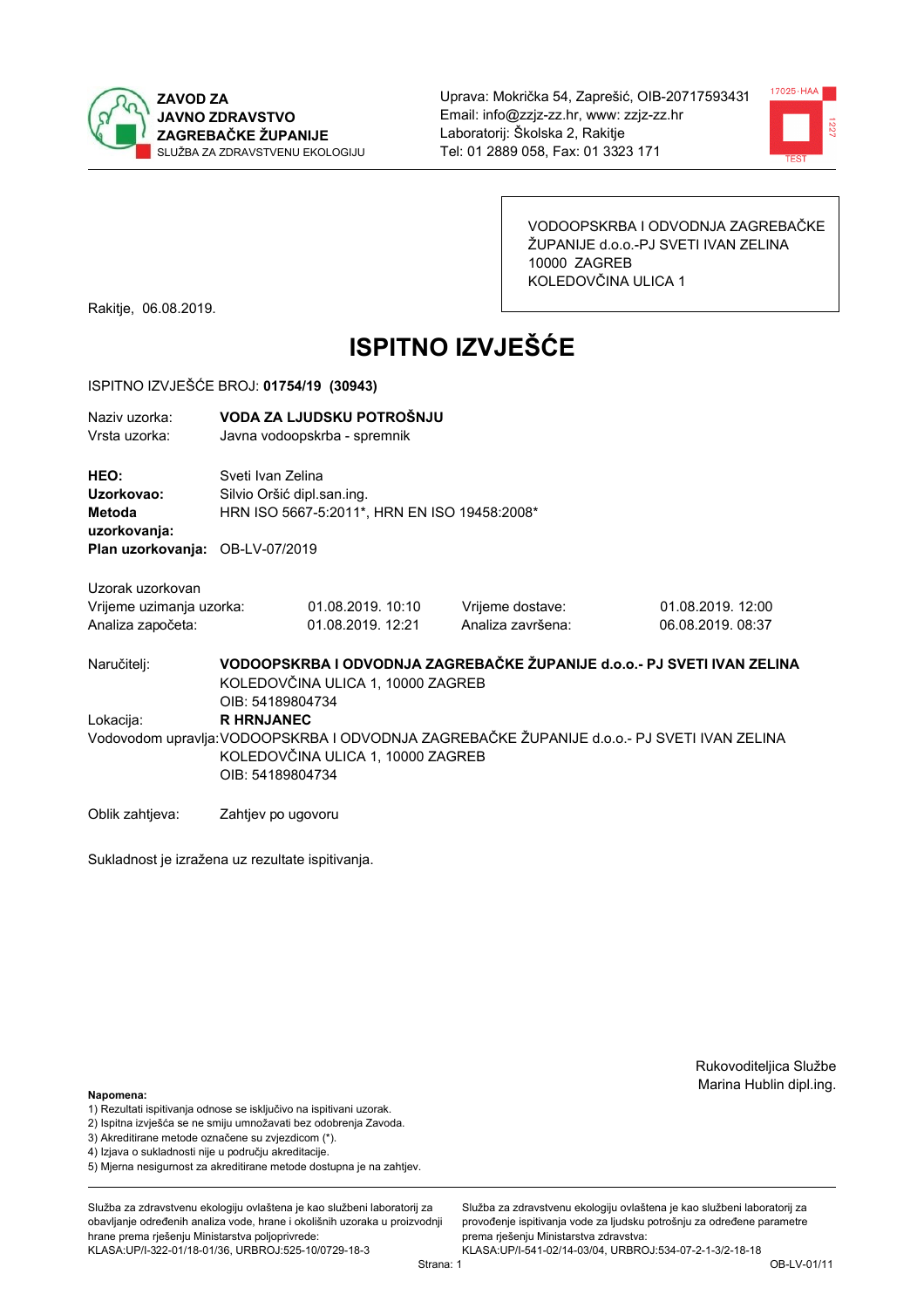## **REZULTATI ISPITIVANJA:**

Ispitno izviešće rezultat je elektroničke obrade podataka te je punovažeće bez žiga i potpisa

| Pokazatelj                | <b>Metoda</b>                           | <b>MJ</b>               | <b>Rezultatt</b> | MDK**         | <b>Sukladno</b> |
|---------------------------|-----------------------------------------|-------------------------|------------------|---------------|-----------------|
| Temperatura               | Standard Methods 21st Ed.<br>2005.2550B | $^{\circ}$ C            | 21,5             | 25            | DA              |
| Slobodni rezidualni klor  | HRN EN ISO 7393-2:2018                  | mg/L $Cl2$              | 0,05             | 0,5           | DA              |
| Boja                      | HRN EN ISO 7887:2012                    | mg/L Pt/Co skale        | < 5              | 20            | DA              |
| Mutnoća                   | HRN EN ISO 7027-1:2016*                 | NTU jedinica            | 0,36             | 4             | DA              |
| <b>Miris</b>              | HRN EN 1622:2008                        |                         | bez              | bez           | DA              |
| Okus                      | HRN EN 1622:2008                        |                         | bez              | bez           | DA              |
| pH                        | HRN EN ISO 10523:2012*                  | pH jedinica             | 7,6              | $6, 5 - 9, 5$ | DA              |
| Temp.pri određivanju pH   |                                         | $^{\circ}$ C            | 16,4             |               |                 |
| Elektrovodljivost         | HRN EN 27888:2008*                      | µScm-1 pri 20°C         | 454              | 2.500         | DA              |
| Utrošak KMnO <sub>4</sub> | HRN EN ISO 8467:2001                    | mg/L O <sub>2</sub>     | 1,0              | 5             | DA              |
| Kloridi                   | HRN EN ISO 10304-1:2009*                | mg/L CI                 | 4,5              | 250           | DA              |
| Nitriti                   | HRN EN ISO 10304-1:2009*                | mg/L (NO <sub>2</sub> ) | < 0.050          | 0,5           | DA              |
| Nitrati                   | HRN EN ISO 10304-1:2009*                | mg/L (NO <sub>3</sub> ) | 4,2              | 50            | DA              |
| Amonij                    | HRN ISO 7150-1:1998*                    | mg/L (NH                | < 0,05           | 0,5           | DA              |

trezultat izražen kao manje od (<) odnosi se na granicu kvantifikacije

\*\*maksimalno dozvoljena koncentracija

## Izjava o sukladnosti

Prema ispitanim parametrima uzorak vode JE SUKLADAN zahtievima članka 5. Zakona o vodi za ljudsku potrošnju (NN 56/2013, 64/2015, 104/2017, 115/2018) i priloga I Pravilnika o parametrima sukladnosti, metodama analize, monitoringu i planovima sigurnosti vode za ljudsku potrošnju te načinu vođenja registra pravnih osoba koje obavljaju djelatnost javne vodoopskrbe (NN 125/2017).

> Voditeljica Odsjeka Nikolina Ciban dipl.ing.

## Odsjek za mikrobiološka ispitivanja voda

## **REZULTATI ISPITIVANJA:**

Ispitno izvješće rezultat je elektroničke obrade podataka te je punovažeće bez žiga i potpisa

| Pokazatelj             | <b>Metoda</b>           | <b>MJ</b>   | <b>Rezultat</b> | <b>MDK**</b> | <b>Sukladno</b> |
|------------------------|-------------------------|-------------|-----------------|--------------|-----------------|
| Ukupni koliformi       | HRN EN ISO 9308-1:2014* | broj/100 mL |                 |              | DA              |
| Escherichia coli       | HRN EN ISO 9308-1:2014* | broj/100 mL | < 1             |              | DA              |
| Enterokoki             | HRN EN ISO 7899-2:2000* | broj/100 mL | < '             |              | DA              |
| Pseudomonas aeruginosa | HRN EN ISO 16266:2008*  | broj/100 mL | < 1             | 0            | DA              |
| Aerobne bakt -36 C/48h | HRN EN ISO 6222:2000*   | broj/1 mL   |                 | 100          | DA              |
| Aerobne bakt -22°C/72h | HRN EN ISO 6222:2000*   | broj/1 mL   |                 | 100          | DA              |

\*\*maksimalno dozvoljena koncentracija

## Izjava o sukladnosti

Prema ispitanim parametrima uzorak vode JE SUKLADAN zahtjevima članka 5. Zakona o vodi za ljudsku potrošnju (NN 56/2013, 64/2015, 104/2017, 115/2018) i priloga I Pravilnika o parametrima sukladnosti, metodama analize, monitoringu i planovima sigurnosti vode za ljudsku potrošnju te načinu vođenja registra pravnih osoba koje obavljaju djelatnost javne vodoopskrbe (NN 125/2017).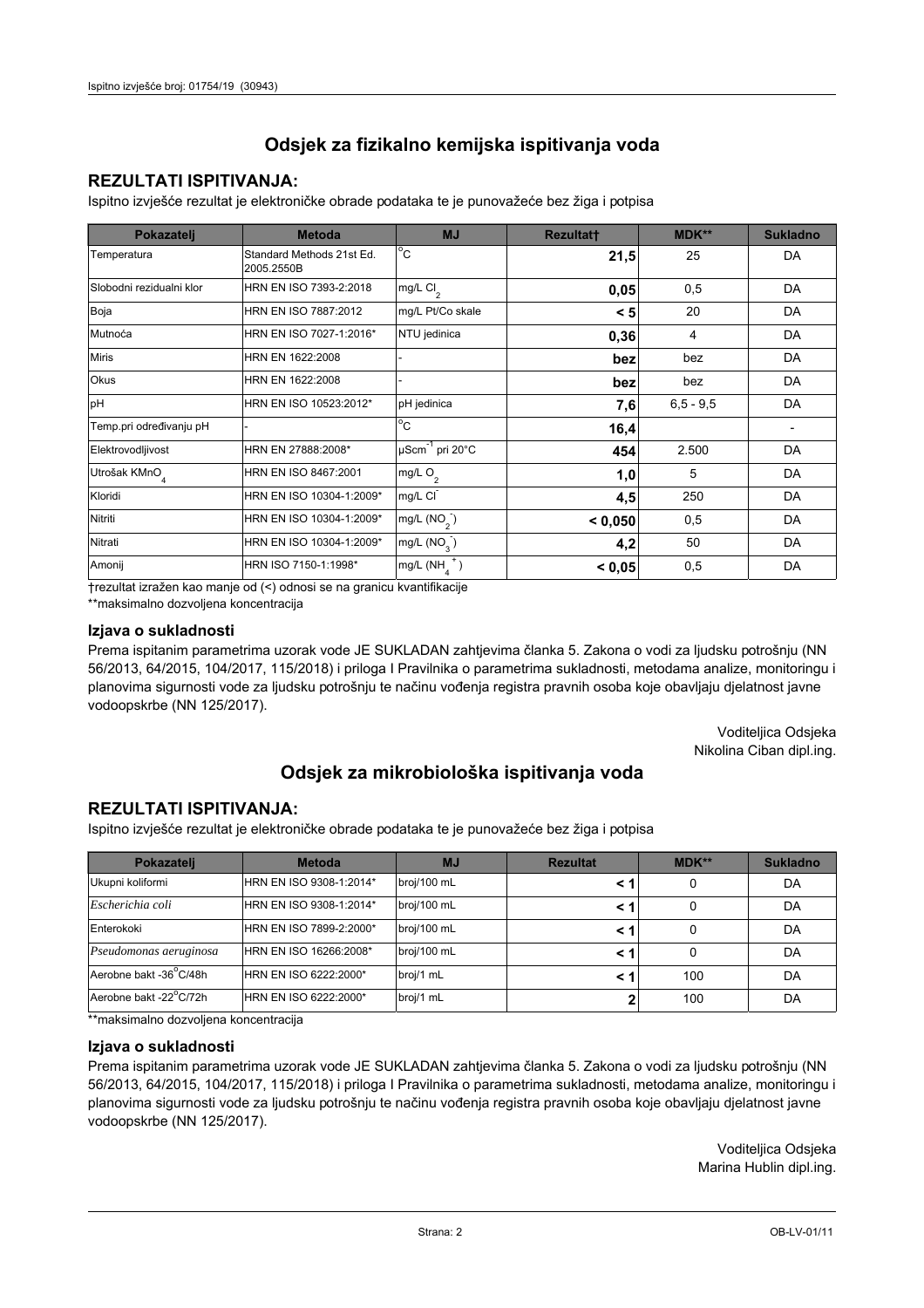



VODOOPSKRBA I ODVODNJA ZAGREBAČKE ŽUPANIJE d.o.o.-PJ SVETI IVAN ZELINA 10000 ZAGREB KOLEDOVČINA ULICA 1

Rakitje, 06.08.2019.

# **ISPITNO IZVJEŠĆE**

### ISPITNO IZVJEŠĆE BROJ: 01753/19 (30942)

| Naziy uzorka:<br>Vrsta uzorka:                  |                    | VODA ZA LJUDSKU POTROŠNJU<br>Javna vodoopskrba - razvodni sustav                                             |                   |                                                                                             |  |  |
|-------------------------------------------------|--------------------|--------------------------------------------------------------------------------------------------------------|-------------------|---------------------------------------------------------------------------------------------|--|--|
| HEO:<br>Uzorkovao:<br><b>Metoda</b>             |                    | Sveti Ivan Zelina<br>Silvio Oršić dipl.san.ing.<br>HRN ISO 5667-5:2011*, HRN EN ISO 19458:2008*              |                   |                                                                                             |  |  |
| uzorkovanja:<br>Plan uzorkovanja: OB-LV-07/2019 |                    |                                                                                                              |                   |                                                                                             |  |  |
| Uzorak uzorkovan                                |                    |                                                                                                              |                   |                                                                                             |  |  |
| Vrijeme uzimanja uzorka:                        |                    | 01.08.2019.09:45                                                                                             | Vrijeme dostave:  | 01.08.2019. 12:00                                                                           |  |  |
| Analiza započeta:                               |                    | 01.08.2019. 12:20                                                                                            | Analiza završena: | 06.08.2019.08:36                                                                            |  |  |
| Naručitelj:                                     | OIB: 54189804734   | VODOOPSKRBA I ODVODNJA ZAGREBAČKE ŽUPANIJE d.o.o.- PJ SVETI IVAN ZELINA<br>KOLEDOVČINA ULICA 1, 10000 ZAGREB |                   |                                                                                             |  |  |
| Lokacija:                                       |                    | SLAVINA U TRGOVINI, NESPEŠ 5, NESPEŠ                                                                         |                   |                                                                                             |  |  |
|                                                 | OIB: 54189804734   | KOLEDOVČINA ULICA 1, 10000 ZAGREB                                                                            |                   | Vodovodom upravlja: VODOOPSKRBA I ODVODNJA ZAGREBAČKE ŽUPANIJE d.o.o.- PJ SVETI IVAN ZELINA |  |  |
| Oblik zahtjeva:                                 | Zahtjev po ugovoru |                                                                                                              |                   |                                                                                             |  |  |

Sukladnost je izražena uz rezultate ispitivanja.

Rukovoditeljica Službe Marina Hublin dipl.ing.

## Napomena:

- 1) Rezultati ispitivanja odnose se isključivo na ispitivani uzorak.
- 2) Ispitna izvješća se ne smiju umnožavati bez odobrenja Zavoda.

3) Akreditirane metode označene su zvjezdicom (\*).

- 4) Iziava o sukladnosti nije u područiu akreditacije.
- 5) Mjerna nesigurnost za akreditirane metode dostupna je na zahtjev.

Služba za zdravstvenu ekologiju ovlaštena je kao službeni laboratorij za obavlianie određenih analiza vode, hrane i okolišnih uzoraka u proizvodniji hrane prema rješenju Ministarstva poljoprivrede: KLASA:UP/I-322-01/18-01/36, URBROJ:525-10/0729-18-3

Služba za zdravstvenu ekologiju ovlaštena je kao službeni laboratorij za provođenje ispitivanja vode za ljudsku potrošnju za određene parametre prema rješenju Ministarstva zdravstva:

KLASA:UP/I-541-02/14-03/04, URBROJ:534-07-2-1-3/2-18-18 Strana: 1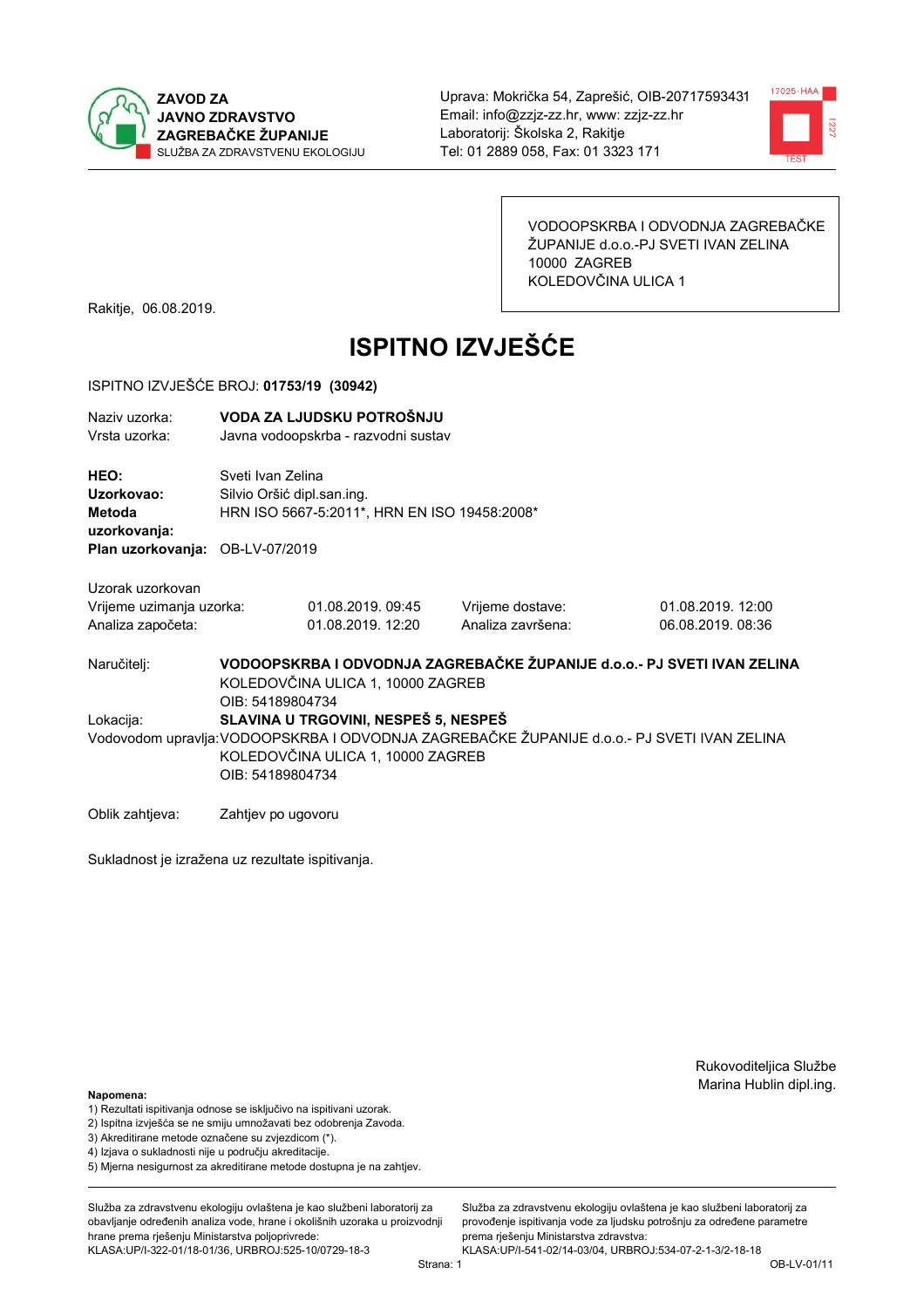## **REZULTATI ISPITIVANJA:**

Ispitno izviešće rezultat je elektroničke obrade podataka te je punovažeće bez žiga i potpisa

| Pokazatelj                | <b>Metoda</b>                           | <b>MJ</b>               | <b>Rezultatt</b> | MDK**         | <b>Sukladno</b> |
|---------------------------|-----------------------------------------|-------------------------|------------------|---------------|-----------------|
| Temperatura               | Standard Methods 21st Ed.<br>2005.2550B | $^{\circ}$ C            | 22,7             | 25            | DA              |
| Slobodni rezidualni klor  | HRN EN ISO 7393-2:2018                  | mg/L $Cl2$              | 0,09             | 0,5           | DA              |
| Boja                      | HRN EN ISO 7887:2012                    | mg/L Pt/Co skale        | < 5              | 20            | DA              |
| Mutnoća                   | HRN EN ISO 7027-1:2016*                 | NTU jedinica            | 0,35             | 4             | DA              |
| <b>Miris</b>              | HRN EN 1622:2008                        |                         | bez              | bez           | DA              |
| Okus                      | HRN EN 1622:2008                        |                         | bez              | bez           | DA              |
| pH                        | HRN EN ISO 10523:2012*                  | pH jedinica             | 7,6              | $6, 5 - 9, 5$ | DA              |
| Temp.pri određivanju pH   |                                         | $^{\circ}$ C            | 14,3             |               |                 |
| Elektrovodljivost         | HRN EN 27888:2008*                      | µScm-1 pri 20°C         | 427              | 2.500         | DA              |
| Utrošak KMnO <sub>4</sub> | HRN EN ISO 8467:2001                    | mg/L $O2$               | 0,9              | 5             | DA              |
| Kloridi                   | HRN EN ISO 10304-1:2009*                | mg/L CI                 | 4,7              | 250           | DA              |
| Nitriti                   | HRN EN ISO 10304-1:2009*                | mg/L $(NO2)$            | < 0.050          | 0,5           | DA              |
| Nitrati                   | HRN EN ISO 10304-1:2009*                | mg/L (NO <sub>3</sub> ) | 4,4              | 50            | DA              |
| Amonij                    | HRN ISO 7150-1:1998*                    | mg/L (NH                | < 0,05           | 0,5           | DA              |

trezultat izražen kao manje od (<) odnosi se na granicu kvantifikacije

\*\*maksimalno dozvoljena koncentracija

## Izjava o sukladnosti

Prema ispitanim parametrima uzorak vode JE SUKLADAN zahtievima članka 5. Zakona o vodi za ljudsku potrošnju (NN 56/2013, 64/2015, 104/2017, 115/2018) i priloga I Pravilnika o parametrima sukladnosti, metodama analize, monitoringu i planovima sigurnosti vode za ljudsku potrošnju te načinu vođenja registra pravnih osoba koje obavljaju djelatnost javne vodoopskrbe (NN 125/2017).

> Voditeljica Odsjeka Nikolina Ciban dipl.ing.

## Odsjek za mikrobiološka ispitivanja voda

## **REZULTATI ISPITIVANJA:**

Ispitno izvješće rezultat je elektroničke obrade podataka te je punovažeće bez žiga i potpisa

| Pokazatelj             | <b>Metoda</b>           | <b>MJ</b>   | <b>Rezultat</b> | <b>MDK**</b> | <b>Sukladno</b> |
|------------------------|-------------------------|-------------|-----------------|--------------|-----------------|
| Ukupni koliformi       | HRN EN ISO 9308-1:2014* | broj/100 mL |                 |              | DA              |
| Escherichia coli       | HRN EN ISO 9308-1:2014* | broj/100 mL | <1              |              | DA              |
| Enterokoki             | HRN EN ISO 7899-2:2000* | broj/100 mL | < 1             |              | DA              |
| Pseudomonas aeruginosa | HRN EN ISO 16266:2008*  | broj/100 mL | < 1             | 0            | DA              |
| Aerobne bakt -36 C/48h | HRN EN ISO 6222:2000*   | broj/1 mL   | < 1             | 100          | DA              |
| Aerobne bakt -22°C/72h | HRN EN ISO 6222:2000*   | broj/1 mL   | 13              | 100          | DA              |

\*\*maksimalno dozvoljena koncentracija

## Izjava o sukladnosti

Prema ispitanim parametrima uzorak vode JE SUKLADAN zahtjevima članka 5. Zakona o vodi za ljudsku potrošnju (NN 56/2013, 64/2015, 104/2017, 115/2018) i priloga I Pravilnika o parametrima sukladnosti, metodama analize, monitoringu i planovima sigurnosti vode za ljudsku potrošnju te načinu vođenja registra pravnih osoba koje obavljaju djelatnost javne vodoopskrbe (NN 125/2017).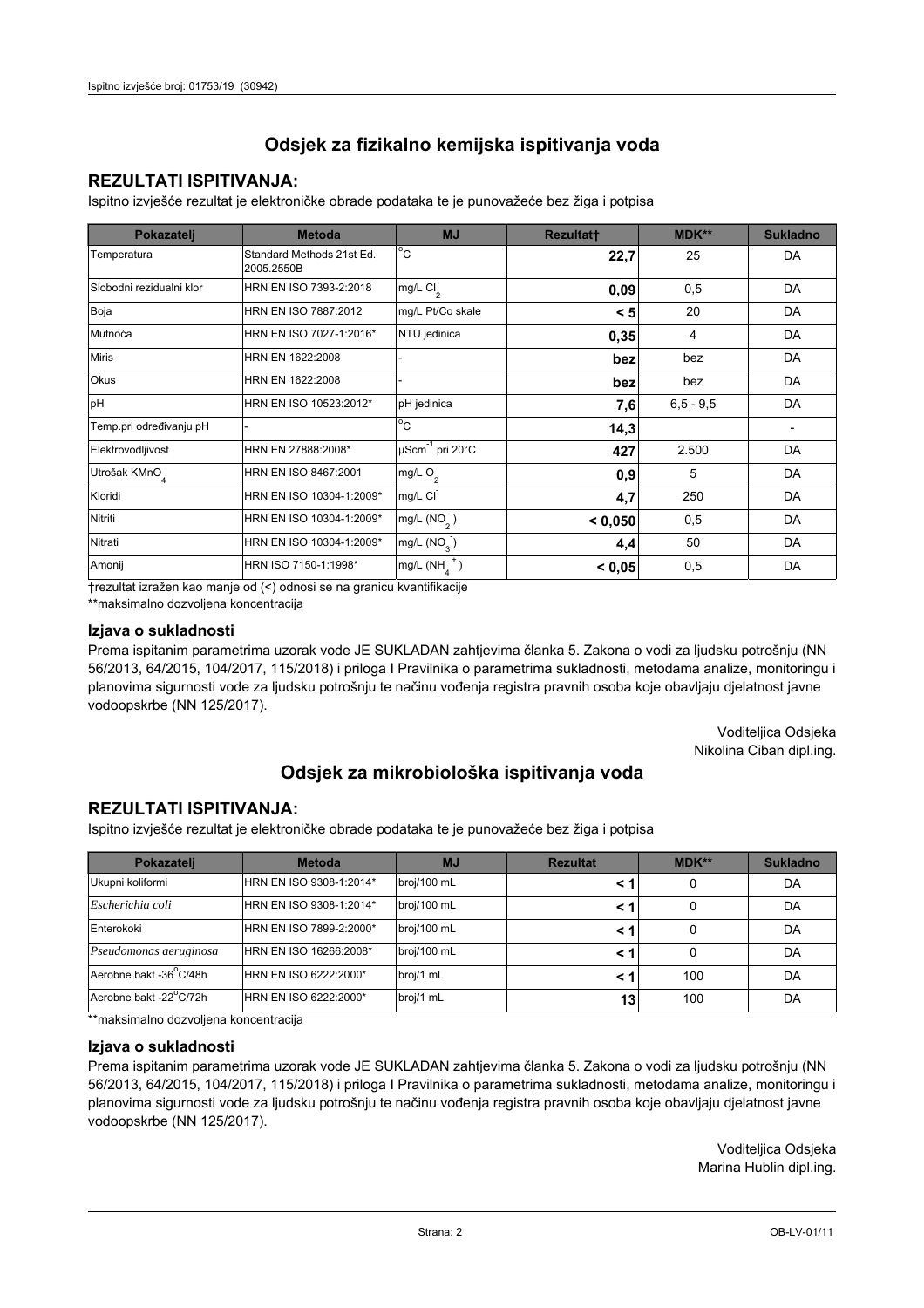



VODOOPSKRBA I ODVODNJA ZAGREBAČKE ŽUPANIJE d.o.o.-PJ SVETI IVAN ZELINA 10000 ZAGREB KOLEDOVČINA ULICA 1

Rakitje, 06.08.2019.

# **ISPITNO IZVJEŠĆE**

### ISPITNO IZVJEŠĆE BROJ: 01751/19 (30940)

| Naziv uzorka:<br>Vrsta uzorka:                                                  |                    | VODA ZA LJUDSKU POTROŠNJU<br>Javna vodoopskrba - razvodni sustav                                             |                   |                                                                                             |  |  |
|---------------------------------------------------------------------------------|--------------------|--------------------------------------------------------------------------------------------------------------|-------------------|---------------------------------------------------------------------------------------------|--|--|
| HEO:<br>Uzorkovao:<br>Metoda<br>uzorkovanja:<br>Plan uzorkovanja: OB-LV-07/2019 |                    | Sveti Ivan Zelina<br>Silvio Oršić dipl.san.ing.<br>HRN ISO 5667-5:2011*, HRN EN ISO 19458:2008*              |                   |                                                                                             |  |  |
|                                                                                 |                    |                                                                                                              |                   |                                                                                             |  |  |
| Uzorak uzorkovan                                                                |                    |                                                                                                              |                   |                                                                                             |  |  |
| Vrijeme uzimanja uzorka:                                                        |                    | 01.08.2019.08:50                                                                                             | Vrijeme dostave:  | 01.08.2019. 12:00                                                                           |  |  |
| Analiza započeta:                                                               |                    | 01.08.2019. 12:17                                                                                            | Analiza završena: | 06.08.2019. 08:35                                                                           |  |  |
| Naručitelj:                                                                     | OIB: 54189804734   | VODOOPSKRBA I ODVODNJA ZAGREBAČKE ŽUPANIJE d.o.o.- PJ SVETI IVAN ZELINA<br>KOLEDOVČINA ULICA 1, 10000 ZAGREB |                   |                                                                                             |  |  |
| Lokacija:                                                                       |                    | SLAVINA U TRGOVINI, RADOIŠĆE 97A, RADOIŠĆE                                                                   |                   |                                                                                             |  |  |
|                                                                                 | OIB: 54189804734   | KOLEDOVČINA ULICA 1, 10000 ZAGREB                                                                            |                   | Vodovodom upravlja: VODOOPSKRBA I ODVODNJA ZAGREBAČKE ŽUPANIJE d.o.o.- PJ SVETI IVAN ZELINA |  |  |
| Oblik zahtjeva:                                                                 | Zahtjev po ugovoru |                                                                                                              |                   |                                                                                             |  |  |

Sukladnost je izražena uz rezultate ispitivanja.

Rukovoditeljica Službe Marina Hublin dipl.ing.

Služba za zdravstvenu ekologiju ovlaštena je kao službeni laboratorij za provođenje ispitivanja vode za ljudsku potrošnju za određene parametre

prema rješenju Ministarstva zdravstva:

#### Napomena:

- 1) Rezultati ispitivanja odnose se isključivo na ispitivani uzorak.
- 2) Ispitna izvješća se ne smiju umnožavati bez odobrenja Zavoda.

3) Akreditirane metode označene su zvjezdicom (\*).

- 4) Iziava o sukladnosti nije u područiu akreditacije.
- 5) Mjerna nesigurnost za akreditirane metode dostupna je na zahtjev.

Služba za zdravstvenu ekologiju ovlaštena je kao službeni laboratorij za obavljanje određenih analiza vode, hrane i okolišnih uzoraka u proizvodniji hrane prema rješenju Ministarstva poljoprivrede: KLASA:UP/I-322-01/18-01/36, URBROJ:525-10/0729-18-3

KLASA:UP/I-541-02/14-03/04, URBROJ:534-07-2-1-3/2-18-18 Strana: 1

OB-LV-01/11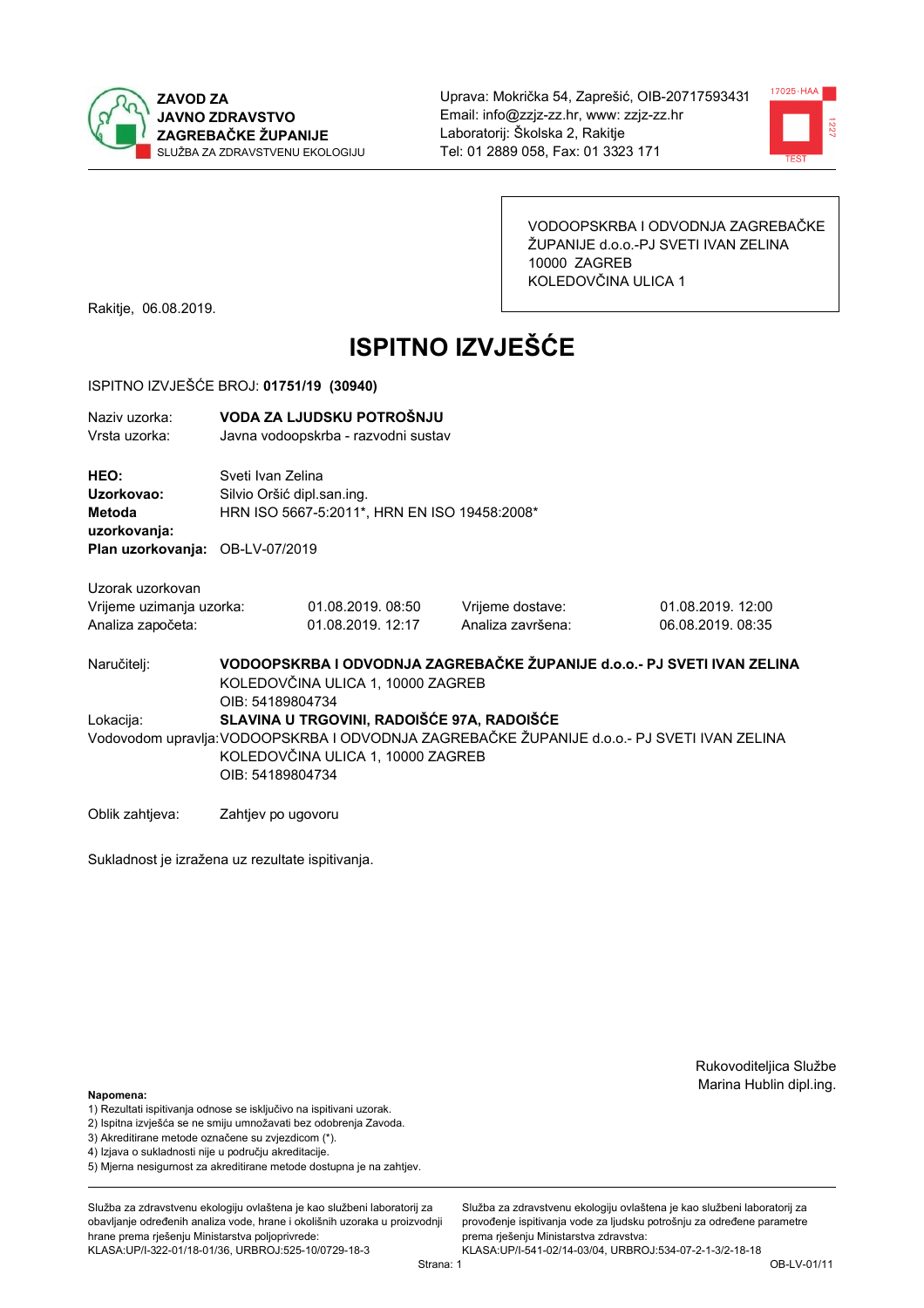## **REZULTATI ISPITIVANJA:**

Ispitno izviešće rezultat je elektroničke obrade podataka te je punovažeće bez žiga i potpisa

| Pokazatelj                | <b>Metoda</b>                           | <b>MJ</b>               | <b>Rezultatt</b> | MDK**         | <b>Sukladno</b> |
|---------------------------|-----------------------------------------|-------------------------|------------------|---------------|-----------------|
| Temperatura               | Standard Methods 21st Ed.<br>2005.2550B | $^{\circ}$ C            | 20,5             | 25            | DA              |
| Slobodni rezidualni klor  | HRN EN ISO 7393-2:2018                  | mg/L $Cl2$              | 0,04             | 0,5           | DA              |
| Boja                      | HRN EN ISO 7887:2012                    | mg/L Pt/Co skale        | < 5              | 20            | DA              |
| Mutnoća                   | HRN EN ISO 7027-1:2016*                 | NTU jedinica            | 0,28             | 4             | DA              |
| <b>Miris</b>              | HRN EN 1622:2008                        |                         | bez              | bez           | DA              |
| Okus                      | HRN EN 1622:2008                        |                         | bez              | bez           | DA              |
| pH                        | HRN EN ISO 10523:2012*                  | pH jedinica             | 7,3              | $6, 5 - 9, 5$ | DA              |
| Temp.pri određivanju pH   |                                         | $^{\circ}$ C            | 13,8             |               |                 |
| Elektrovodljivost         | HRN EN 27888:2008*                      | µScm-1 pri 20°C         | 434              | 2.500         | DA              |
| Utrošak KMnO <sub>4</sub> | HRN EN ISO 8467:2001                    | mg/L $O2$               | 0,8              | 5             | DA              |
| Kloridi                   | HRN EN ISO 10304-1:2009*                | mg/L CI                 | 3,8              | 250           | DA              |
| Nitriti                   | HRN EN ISO 10304-1:2009*                | mg/L (NO <sub>2</sub> ) | < 0.050          | 0,5           | DA              |
| Nitrati                   | HRN EN ISO 10304-1:2009*                | mg/L (NO <sub>3</sub> ) | 3,4              | 50            | DA              |
| Amonij                    | HRN ISO 7150-1:1998*                    | mg/L (NH                | < 0,05           | 0,5           | DA              |

trezultat izražen kao manje od (<) odnosi se na granicu kvantifikacije

\*\*maksimalno dozvoljena koncentracija

## Izjava o sukladnosti

Prema ispitanim parametrima uzorak vode JE SUKLADAN zahtievima članka 5. Zakona o vodi za ljudsku potrošnju (NN 56/2013, 64/2015, 104/2017, 115/2018) i priloga I Pravilnika o parametrima sukladnosti, metodama analize, monitoringu i planovima sigurnosti vode za ljudsku potrošnju te načinu vođenja registra pravnih osoba koje obavljaju djelatnost javne vodoopskrbe (NN 125/2017).

> Voditeljica Odsjeka Nikolina Ciban dipl.ing.

## Odsjek za mikrobiološka ispitivanja voda

## **REZULTATI ISPITIVANJA:**

Ispitno izvješće rezultat je elektroničke obrade podataka te je punovažeće bez žiga i potpisa

| Pokazatelj             | <b>Metoda</b>           | <b>MJ</b>   | <b>Rezultat</b> | <b>MDK**</b> | <b>Sukladno</b> |
|------------------------|-------------------------|-------------|-----------------|--------------|-----------------|
| Ukupni koliformi       | HRN EN ISO 9308-1:2014* | broj/100 mL |                 | 0            | DA              |
| Escherichia coli       | HRN EN ISO 9308-1:2014* | broj/100 mL | < 1             |              | DA              |
| Enterokoki             | HRN EN ISO 7899-2:2000* | broj/100 mL | < '             |              | DA              |
| Pseudomonas aeruginosa | HRN EN ISO 16266:2008*  | broj/100 mL | < 1             | 0            | DA              |
| Aerobne bakt -36 C/48h | HRN EN ISO 6222:2000*   | broj/1 mL   | 91              | 100          | DA              |
| Aerobne bakt -22°C/72h | HRN EN ISO 6222:2000*   | broj/1 mL   | 96              | 100          | DA              |

\*\*maksimalno dozvoljena koncentracija

## Izjava o sukladnosti

Prema ispitanim parametrima uzorak vode JE SUKLADAN zahtjevima članka 5. Zakona o vodi za ljudsku potrošnju (NN 56/2013, 64/2015, 104/2017, 115/2018) i priloga I Pravilnika o parametrima sukladnosti, metodama analize, monitoringu i planovima sigurnosti vode za ljudsku potrošnju te načinu vođenja registra pravnih osoba koje obavljaju djelatnost javne vodoopskrbe (NN 125/2017).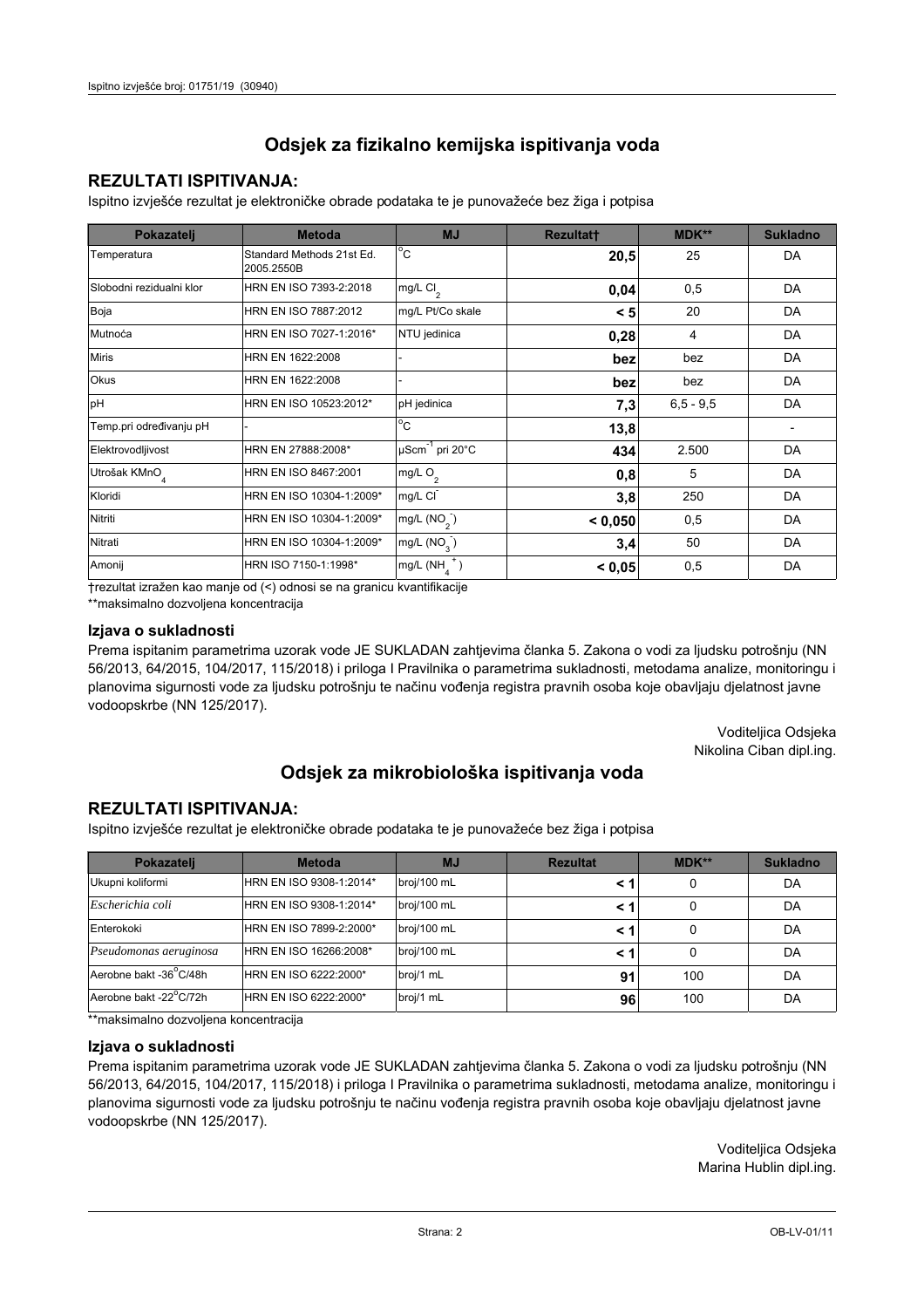



VODOOPSKRBA I ODVODNJA ZAGREBAČKE ŽUPANIJE d.o.o.-PJ SVETI IVAN ZELINA 10000 ZAGREB KOLEDOVČINA ULICA 1

Rakitje, 06.08.2019.

# **ISPITNO IZVJEŠĆE**

### ISPITNO IZVJEŠĆE BROJ: 01750/19 (30939)

| Naziv uzorka:<br>Vrsta uzorka:                                    | VODA ZA LJUDSKU POTROŠNJU<br>Javna vodoopskrba - razvodni sustav                                                                                                            |                                        |                                       |                                        |  |  |
|-------------------------------------------------------------------|-----------------------------------------------------------------------------------------------------------------------------------------------------------------------------|----------------------------------------|---------------------------------------|----------------------------------------|--|--|
| HEO:<br>Uzorkovao:<br>Metoda<br>uzorkovanja:                      | Sveti Ivan Zelina<br>Silvio Oršić dipl.san.ing.<br>HRN ISO 5667-5:2011*, HRN EN ISO 19458:2008*                                                                             |                                        |                                       |                                        |  |  |
| Plan uzorkovanja: OB-LV-07/2019                                   |                                                                                                                                                                             |                                        |                                       |                                        |  |  |
| Uzorak uzorkovan<br>Vrijeme uzimanja uzorka:<br>Analiza započeta: |                                                                                                                                                                             | 01.08.2019. 08:35<br>01.08.2019. 12:15 | Vrijeme dostave:<br>Analiza završena: | 01.08.2019. 12:00<br>06.08.2019. 08:35 |  |  |
| Naručitelj:                                                       | VODOOPSKRBA I ODVODNJA ZAGREBAČKE ŽUPANIJE d.o.o.- PJ SVETI IVAN ZELINA<br>KOLEDOVČINA ULICA 1, 10000 ZAGREB<br>OIB: 54189804734                                            |                                        |                                       |                                        |  |  |
| Lokacija:                                                         | <b>M PS PRETOKI</b><br>Vodovodom upravlja: VODOOPSKRBA I ODVODNJA ZAGREBAČKE ŽUPANIJE d.o.o.- PJ SVETI IVAN ZELINA<br>KOLEDOVČINA ULICA 1, 10000 ZAGREB<br>OIB: 54189804734 |                                        |                                       |                                        |  |  |

Sukladnost je izražena uz rezultate ispitivanja.

Zahtjev po ugovoru

Rukovoditeljica Službe Marina Hublin dipl.ing.

#### Napomena:

Oblik zahtjeva:

- 1) Rezultati ispitivanja odnose se isključivo na ispitivani uzorak.
- 2) Ispitna izvješća se ne smiju umnožavati bez odobrenja Zavoda.
- 3) Akreditirane metode označene su zvjezdicom (\*).
- 4) Iziava o sukladnosti nije u područiu akreditacije.
- 5) Mjerna nesigurnost za akreditirane metode dostupna je na zahtjev.

Služba za zdravstvenu ekologiju ovlaštena je kao službeni laboratorij za obavlianie određenih analiza vode, hrane i okolišnih uzoraka u proizvodniji hrane prema rješenju Ministarstva poljoprivrede: KLASA:UP/I-322-01/18-01/36, URBROJ:525-10/0729-18-3

Služba za zdravstvenu ekologiju ovlaštena je kao službeni laboratorij za provođenje ispitivanja vode za ljudsku potrošnju za određene parametre prema rješenju Ministarstva zdravstva: KLASA:UP/I-541-02/14-03/04, URBROJ:534-07-2-1-3/2-18-18

Strana: 1